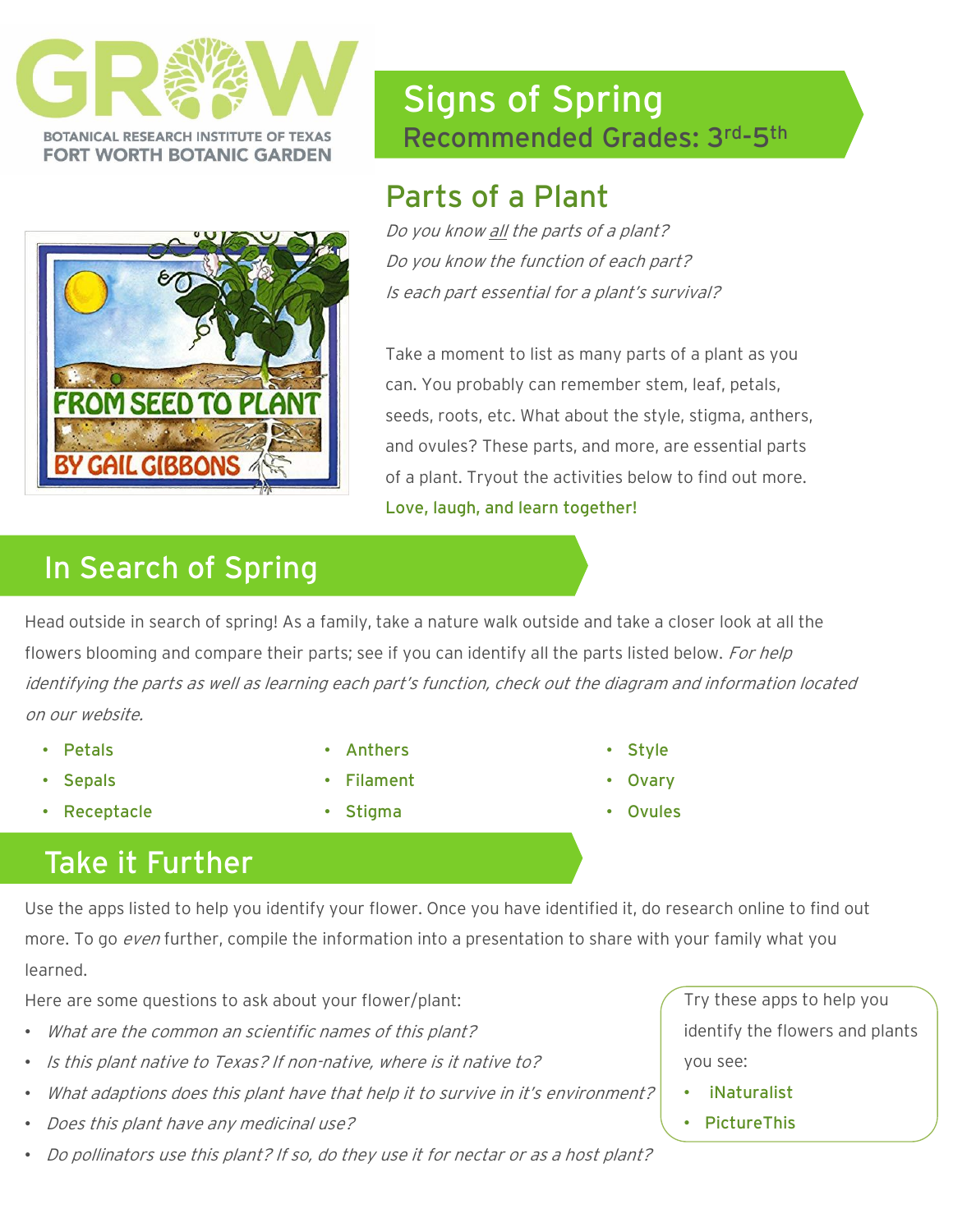

#### **Sepals**

Sepals are the first part of a flower to emerge when blooming. Sepals act as the protector of a flower while the flower is growing to protect the parts inside until they are fully developed.

### Petals

A petal's purpose is to help attract pollinators while also allowing a spot for pollinators to rest while retrieving nectar and pollen. Some flowers have stripes or patterns that act as guides so that pollinators can easily locate the nectar (and pollen) within a flower.

#### Receptacle

The receptable is normally located at the base of the flower and it holds the ovary and ovules within. Receptacles may have adapted to consist of tougher material than other parts of the flower so to protect the un-fertilized seeds inside.

### Anthers

The anthers are little "pouches" that hold pollen, which is the genetic material spread from flower to flower by pollinators to help plants reproduce. Anthers are one part of the male organ of a flower.

## Filaments

Filaments are another part of the male organs of a flower. They hold the anthers so that pollen is easily transferred onto visiting pollinators.

### Stamen

The stamen is the name of both the anthers and filament combined.